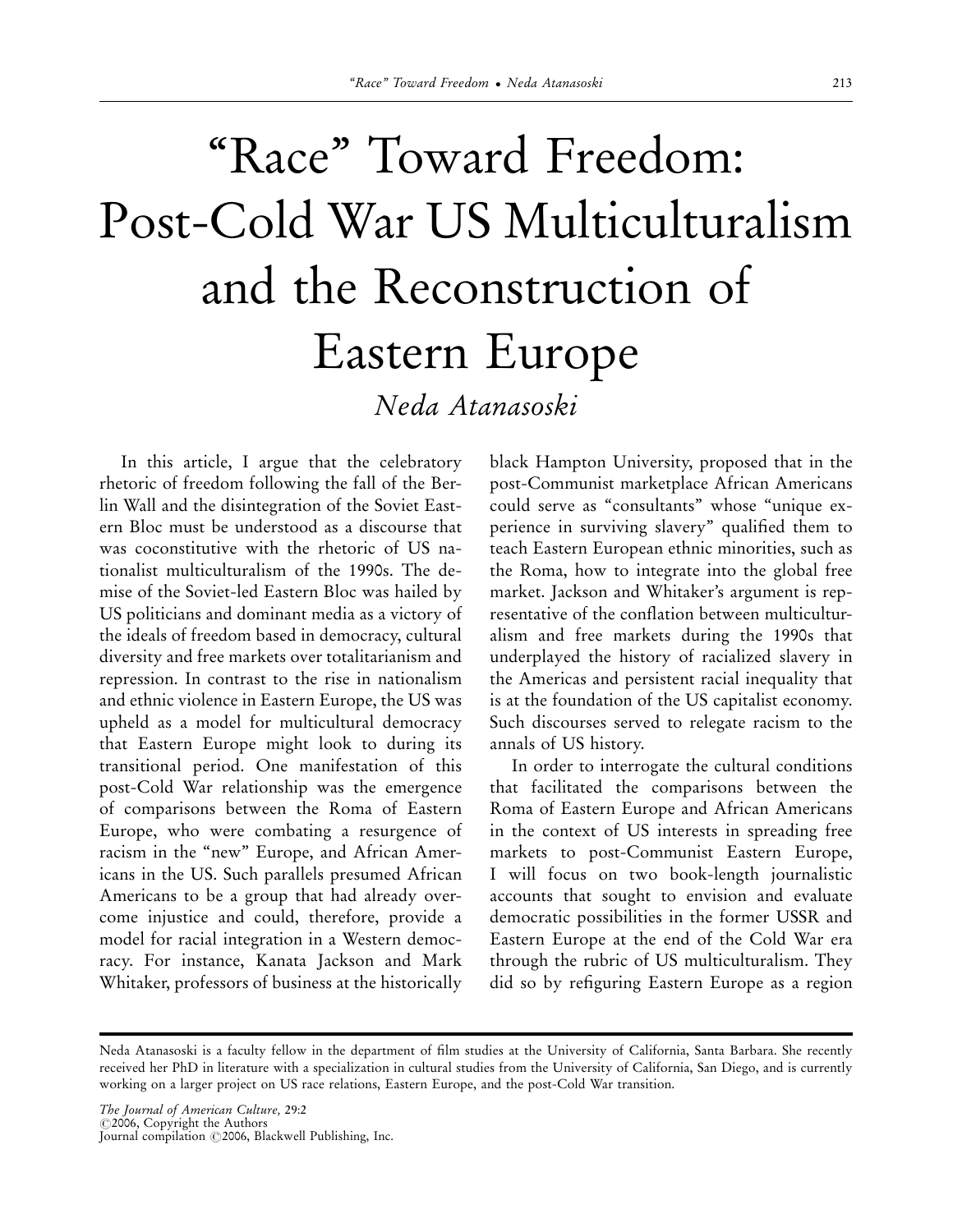newly freed from totalitarianism in which the US public could see its own racist past. The Afro-Russian journalist Yelena Khanga's 1992 memoir Soul to Soul: The Story of a Black Russian American Family 1865–1992 connected the African and African American presence in the USSR to the history of race relations in the US by telling the story of her own family. My reading of the US reception of *Soul to Soul* that conceived of this popular text as being representative of glasnost, multiculturalism, and the lifting of the Iron Curtain highlights the cultural reinvention of Eastern Europe as the negative reflection onto which the US could project its national, racial, and ideological anxieties at a moment of retreat from the promises of civil rights during the Reagan/Bush era. While US readers' interest in Khanga as an embodiment of multiculturalism, which was grounded in the symbolic position of African Americans as representatives of racial injustice in US national history, demonstrated how racial diversity came to signify the possibilities for US global leadership in the aftermath of the Cold War, US journalist Isabel Fonseca's bestselling 1995 book-length account of the plight of the Roma in post-Communist Eastern Europe, Bury Me Standing: The Gypsies and Their Journey, argued that racial and ethnic diversity in Eastern Europe proved to be an obstacle in the post-Communist transition of the 1990s. Although Fonseca's work sheds light upon the dual and contradictory processes of renewed ethnic nationalism in Eastern Europe and the transnational aims of European enlargement, it nevertheless upholds the US civil rights model, which is based in claims to equality in the law that supersedes those claims to material equality, as the only viable one for solving the problems of ethnic conflict in Eastern Europe. Gaining wide popularity in the US, Khanga's and Fonseca's texts evoke in their production and reception the multiple and often divergent voices that contributed to the refiguration of Eastern Europe in the 1990s US imaginary. Ultimately, both narratives are exemplary of how US media and popular discourses about race and ethnic conflict in 1990s Eastern Europe served to mask and displace racial anxiety and the

incomplete project of civil rights at home onto global ''trouble spots.''

In spite of the diverse histories of racialization in the United States and in Eastern Europe, the aftermath of 1989 forced most former Eastern Bloc nations to learn to speak the language of liberalism modeled on the legal and political meaning given to civil liberties and pluralist inclusion in the US. This particular conception of civil liberties and pluralism was based on the history of the civil rights demands of the 1950s and 1960s and was reinterpreted through the frame of multiculturalism in the 1980s and 1990s. David Theo Goldberg has argued that the major paradox of Western liberalism is that the desire to render race as a morally irrelevant category in the promotion of liberty and equality actually reproduces racial difference through materially based racial exclusions (Racist Culture 6). As liberalism, according to Goldberg, either denies otherness, or, in recognizing it, denies its relevance, liberal modernity erases material histories of racial exclusions "by asserting that we [the West] have largely progressed beyond ... racist social formations of the past" (Racist Culture 7). Extending Goldberg's conception of liberalism's racial project, I argue that the reinterpretation of post-Cold War Eastern Europe from the perspective of US multiculturalism exemplifies the developmental logic whereby Eastern Europe was imagined as the anachronistic likeness of racist formations in the US "past." Through dominant representations of Eastern Europe as a non-Western space steeped in primordial ethnic conflict and racism, the region became symbolic in the 1990s US imaginary of its own role—having supposedly overcome a racist past as the foremost model for ''democratizing'' nations.

Bearing in mind that the 1989 fall of the Berlin Wall and the 1991 disintegration of the USSR symbolized the victory of the global free market in the US national imaginary, it is striking that ''tolerance'' of racial diversity became the standard measure by which US politicians and the media represented the level of liberal development of the former Eastern Bloc countries and their potential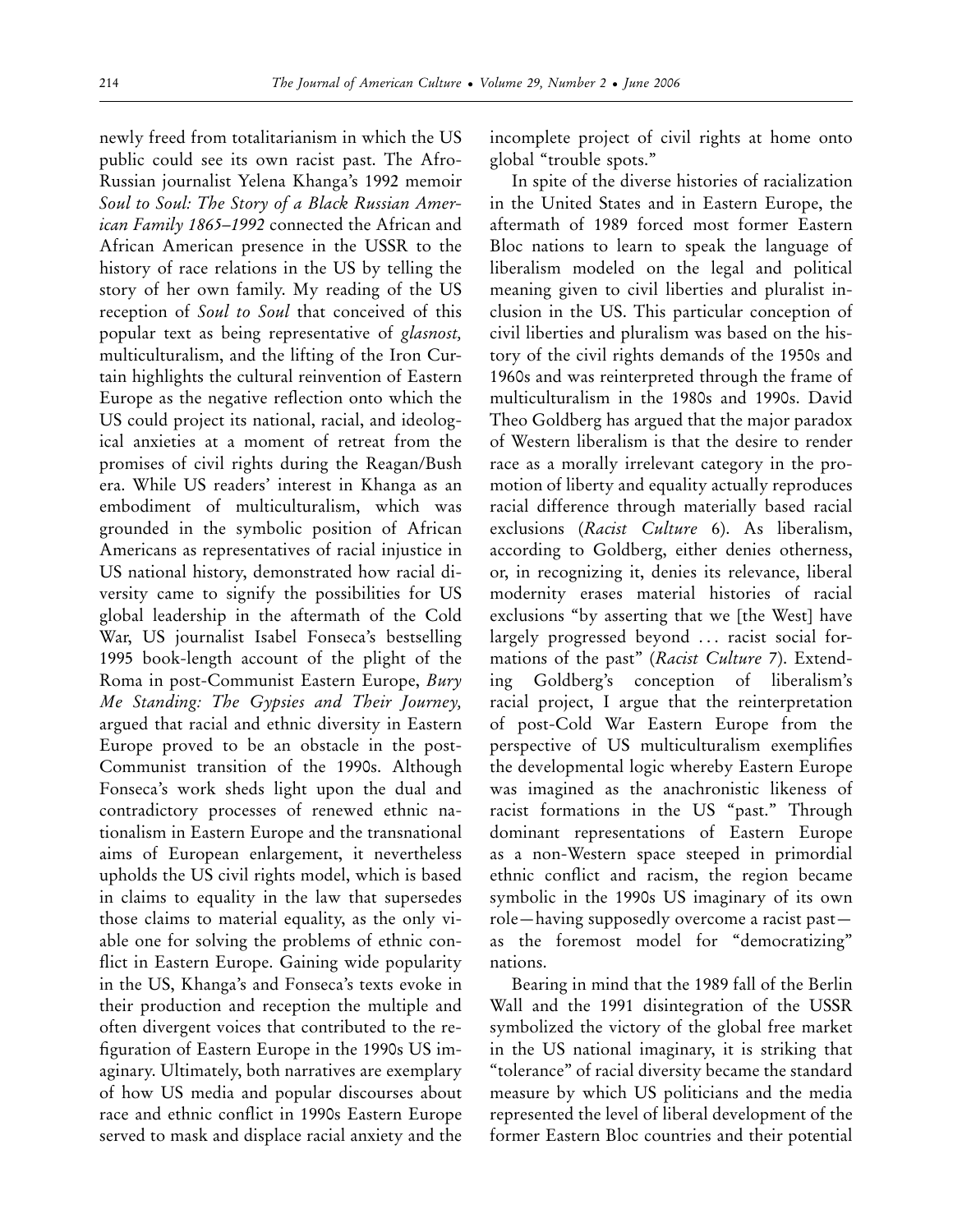for political and economic inclusion into the Western family of nations. Goldberg has argued that the Western ideal of multiculturalism is based on the traditional premise of philosophical liberalism, which accepted ''a pluralism of ethnic insight and self-determination provided [that] no particularistically promoted claim is inconsistent with the core [national] values" ("Introduction" 16). In the US, these core national values are rooted in the capitalistic promise of free markets and competition. According to Peter McLaren, liberal multiculturalism in the context of free markets is based on the assumption that the ''cognitive equivalence or the rationality imminent in all races ... permits them to compete equally in a capitalist society'' (51). The 1990s appeals for ethnic and racial equality in Eastern Europe made from within the US, therefore, reveal that recourse to multiculturalism ultimately subordinated the material effects of racial discrimination to the demands of free market politics. Moreover, 1990s multicultural ideology in the US itself masked the incoherence between investing in free markets and promoting substantive equality.

The changes in racial meaning that took place in the US over the course of the 1980s and the 1990s marked a shift from the rhetoric of civil rights that demanded institutional inclusion to the rhetoric of multiculturalism that subsumed ongoing material disparities through the compensatory language that celebrated "ethnic" and "cultural" diversity as a sign of national maturity. Though this resignification represented the post-Civil Rights era through a narrative that Nikhil Pal Singh has described as a "civic mythology of racial progress,'' neither multiculturalism nor civil rights resolved the racialized inequalities that were foundational to the development of the US as a modern nation (5). Indeed, the founding of the US democracy included slavery; while the US has sought to "overcome" its racial past, racial disparities have persisted through the eras of Reconstruction and Civil Rights. According to James Lee, although the rise of multiculturalism as an ideology attempted to "reorganize the heretofore unequal representation of American life," it failed

to correct the effects of racial discrimination (xiv). Even as progressive articulations of racial difference coalesced in the 1980s through the critical work of political and cultural activists and ethnic studies departments, right wing and mainstream political and cultural discourses appropriated and coopted the language of difference for often conservative ends. That is, the language of cultural difference came to be used by conservatives in place of the older language of fundamental and essentialized racial difference to justify inequalities embedded in US society. Ronald Reagan owed his election to the presidency in 1980 in large part to Southern white voters who opposed government initiatives to compensate for past discrimination such as affirmative action (Borstelmann 259). During the Reagan presidency, the administration's trickle down economic policies widened the gap between poor and wealthy Americans, and the burdens of his cuts to social spending fell disproportionately on nonwhite citizens (Borstelmann 260). The rise of multiculturalism as the prevalent mode of understanding race in the US must, therefore, be contextualized in the regressive economic and social policies of the 1980s.

It is my argument that in the 1990s, racial anxieties that underlay the ideology of multiculturalism in the US at the height of its world power were displaced in cultural representations of ethnic conflict and racial prejudice onto the "democratizing" nations of Eastern Europe. The celebratory nature of dominant multiculturalist discourses justified US intervention in troubled regions by promoting an image of the US as a nation that in its diversity represented a microcosm of the whole world and that could, therefore, act as the defender of universal human rights across the globe (McAlister 250). Because it was critical that the US redefine and assert its political and symbolic leadership in Eastern Europe in the aftermath of Communism, 1990s media representations of democratization in newly "freed" Eastern Europe provided the narrative that has continued to legitimize US ''humanitarianism'' in troubled nations such as Bosnia, Kosovo, and 1990s Iraq.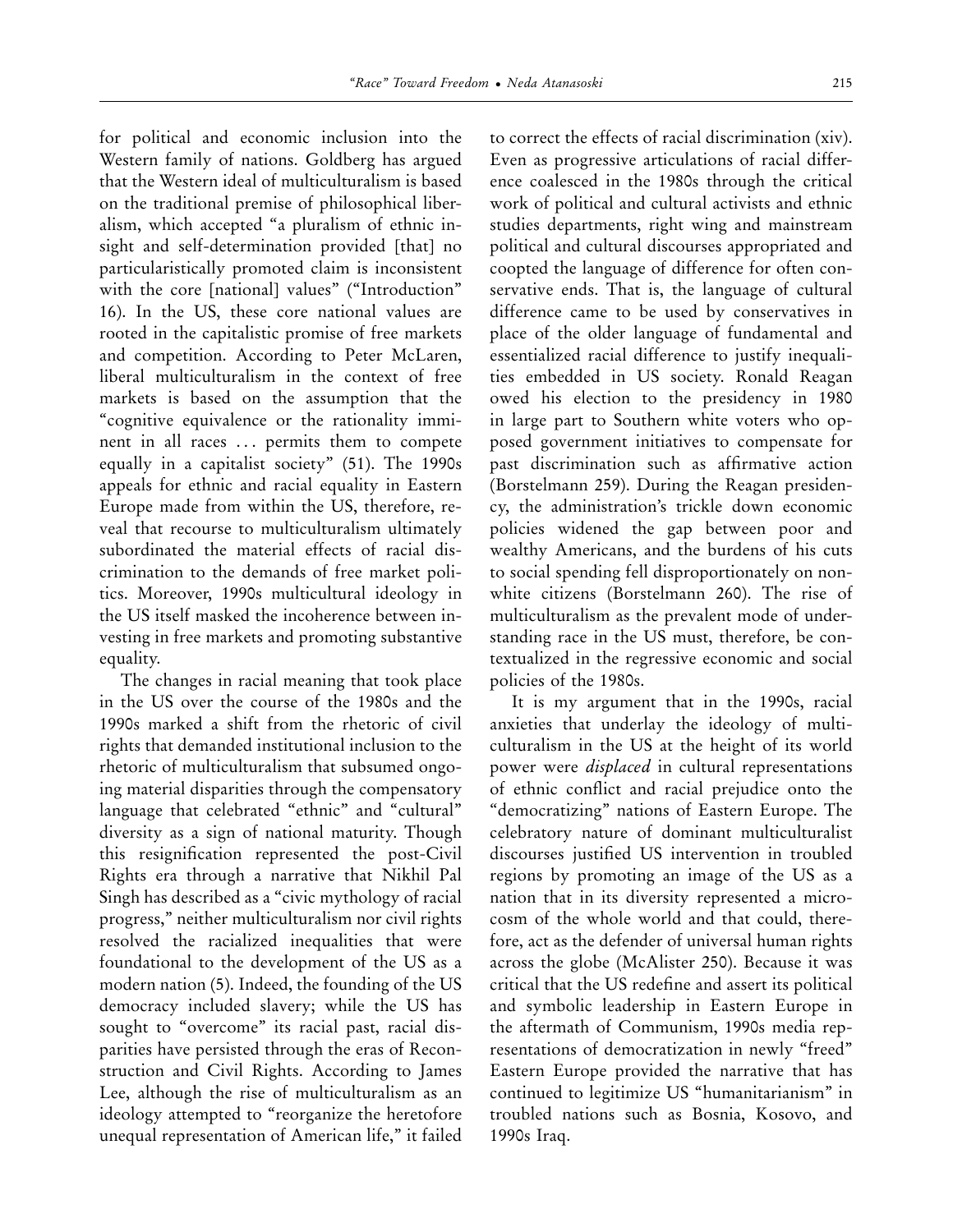## Soviet ''Soul Sister'': FamilyTies in a Moment of Multiculturalism

In 1988, Yelena Khanga, an Afro-Russian journalist from the Moscow Weekly News, traveled to the United States at the height of glasnost during the Gorbachev period as part of a professional exchange with an American paper, the Christian Science Monitor. As this was the first exchange between journalists from a Soviet paper and a US paper, Khanga was carefully selected as one of the participants because she traced her family lineage to the US. The granddaughter of American émigrés Oliver Golden, an African American, and Bertha Bialek, a Polish Jew, Khanga's professional journey as the first journalist to officially represent the Soviet Union in the US was intricately linked with her personal journey of discovering the complexities of her own racial and national identity. Khanga's presence as a Soviet journalist in the US evoked the liberalization of the USSR because it stood for the possibility of a free press. In addition, as a black Russian, Khanga represented the multiplicity of voices—including those with historical ties to the US—coming to the fore with glasnost. She thus became a minor media celebrity during her year at the Monitor in Boston. She appeared on ABC's program 20/20 and on Black Entertainment Television, and her story was featured in glossy magazines aimed at an African American readership such as Jet and  $Ebony$  (McBride B.1). Relying on her "colorful" family history, the US media represented Khanga as a figure for US multiculturalism and for Soviet glasnost—a figure who could, at this critical historical juncture, uniquely symbolize the possibilities of reconciliation and cooperation among former enemies.

Oliver Golden and Bertha Bialek, Khanga's grandparents, met through the Communist Party in New York City during the 1920s. Oliver Golden was the son of a slave who had become the largest property owner in Mississippi's Yazoo County. Golden graduated from the Tuskegee Institute and, after serving in the US Army during World War I, became disillusioned with the opportunities available in the US to a man of his education and experience, and joined the Communist Party, traveling abroad to Moscow in order to attend a special school for "agitators" before returning to the States. Bertha Bialek, who emigrated to the US from Poland after WWI, became involved with the Communist Party while working in a New York City garment sweatshop. In 1931, Golden and Bialek set sail for the USSR along with sixteen black agricultural experts from the US in search of professional opportunities unavailable to them in the States. Although they were initially stationed in Uzbekistan, after Golden's death Bialek moved with their daughter, Lily, to Moscow. Unlike many of their compatriots in Uzbekistan, Khanga's grandparents decided not to move back to the US for the sake of Lily, whom they did not want to expose to the racial prejudices of the pre-Civil Rights US. Lily Golden, Yelena's mother, eventually earned a doctorate in African history and culture from Moscow State University. She married Abdullah Khanga, who was studying Marxism in Moscow during the early 1960s as an exchange student from Zanzibar, an island off the Swahili coast in what later became Tanzania. Shortly after Yelena's birth in Moscow in 1962, her father, who was a political dissident, was assassinated in Tanzania. Yelena was raised in Moscow by her mother Lily and her grandmother Bertha, both of whom longed to visit the US but were unable to do so because of travel restrictions in the USSR. Yelena Khanga's 1988 trip to her grandparents' homeland was, therefore, momentous as no one in her family had set foot on US soil since 1931.

Khanga's personal journey of uncovering her family's roots and her experience of meeting her US relatives for the first time, as well as the US media's enthusiasm over her family's diverse history, elucidate the connections between the shifting racial paradigms within the US during the transitional moment of the late 1980s and early 1990s and the changes in US foreign policy toward the Soviet-led Eastern Bloc. It is no coincidence that Yelena Khanga became an embodiment of multiculturalism at this time. Having grown up in the USSR, which for the majority of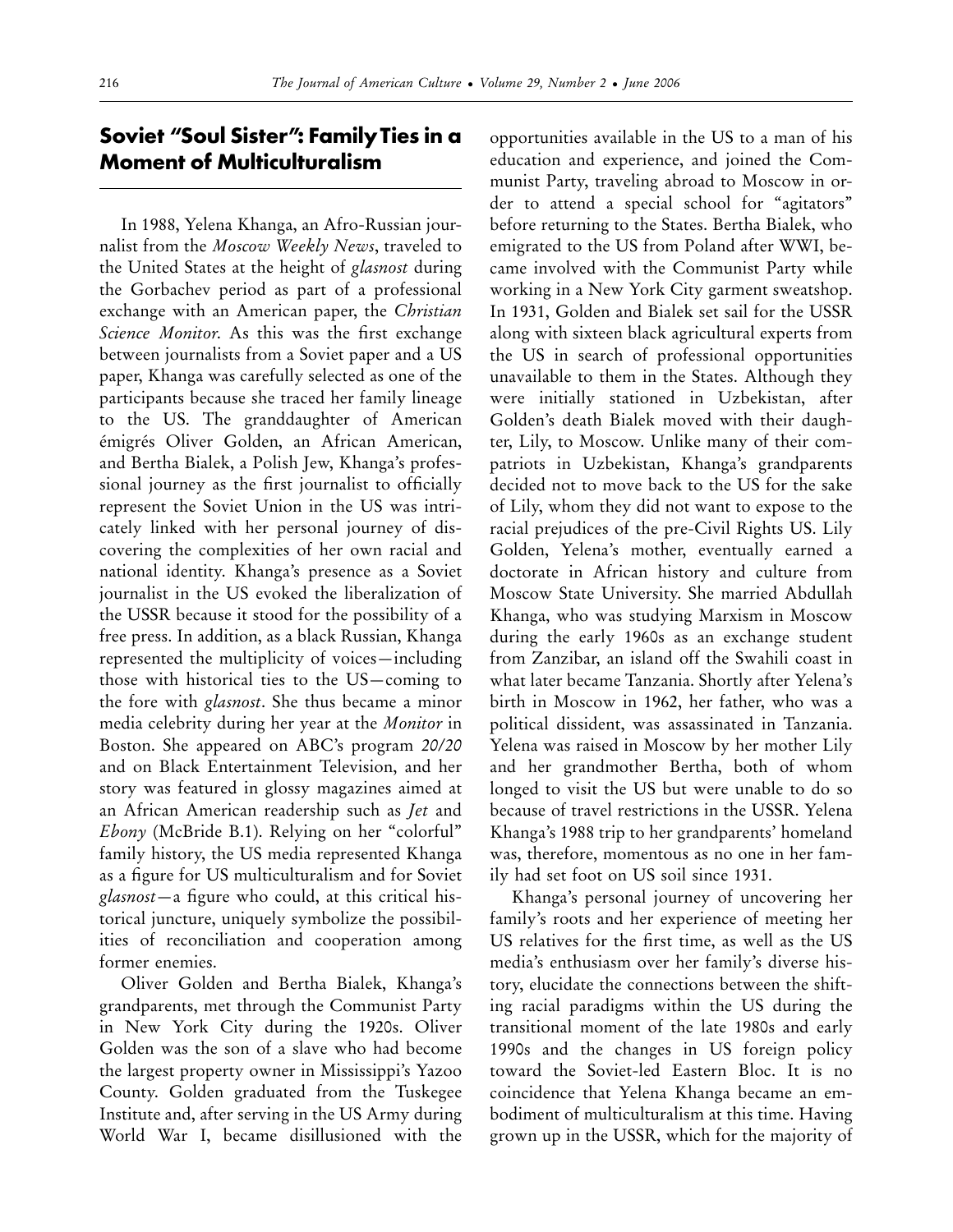the twentieth century represented ultimate ideological and political alterity as the "evil empire" in the US national imaginary, Khanga's reunification with her black and white American families became symbolic of US domestic racial reconciliation in the post-Civil Rights moment as well as of bridging the ideological fault lines between East and West. Khanga was first "discovered" in the US as she was waiting, amidst hundreds of reporters, to hear that Gorbachev and Reagan had signed a tentative strategic arms control agreement: "This was more interesting than boring old arms control—a young black woman talking casually about 'we Russians''' (Khanga 27). This young black Russian's rediscovery of her family's American ancestry seemed to symbolically parallel the cautious beginnings of geopolitical reconciliation between the two global superpowers in the arms control agreement. The ''American style publicity'' that ensued placed Khanga herself in the headlines. Her mentor at the Christian Science Monitor complained a few weeks before Khanga's return to the USSR that, because she was the lead story herself, only one of Khanga's articles had been published in the paper (McBride B.1).

Khanga's initial journey to the US as a reporter was soon followed by a second visit, made possible by a grant from the Rockefeller Foundation, which funded her to chronicle her family's "roots" in the Mississippi delta and Chicago. In 1992 Khanga published a memoir based on her research, Soul to Soul, which was an exploration of her perceptions and experiences of being black in the Soviet Union and in the United States set against the backdrop of her family's history. ''Soul to Soul," a translation of the Russian term dusha used to describe intimate friendships, is deployed throughout the text as a metaphor not just for Khanga's reunion with the black and white sides of her family in the US, but also for the potential of renewed US–Soviet friendship. The term ''soul'' itself, as Dale Peterson has suggested, is evocative of the parallels between Russian and African American cultures' conceptions of ethnic soul as "essentially multicultural and syncretic" (11). Khanga's use of "soul" as the framing mechanism for her memoir resonates with the term's ethnic

connotation, which is especially evident in the book's focus on how Khanga found a multicultural connection with African American and Jewish American cultures in the US.

Because Soul to Soul enabled US readers to rethink the history of racial discrimination in the US in a transnational and transcultural frame, it gained wide popularity in the context of 1990s multiculturalism. In its initial publication, Khanga's memoir was widely reviewed by the major US newspapers. Since that time, Khanga's text has become popular on college syllabi. The book has even been recommended by the American Library Association as an outstanding book for the college bound (1999 Outstanding Books). The story of Khanga's family and its multigenerational transcontinental journey resonated with the post-Cold War enthusiasm in the US for imagining Russia's inclusion into the Western family of nations following the disintegration of the USSR in 1991. On a metaphoric level, Soul to Soul envisions the transformation of the post-Cold War global order and US–Russian cooperation through Khanga's reunification with the Goldens—the black side of her family—and the Bialeks—the white Jewish side of her family. In the spring of 1988, Khanga taped an interview with the weekly ABC news magazine, 20/20, after which her African American relatives contacted her. Khanga writes, "I gradually came to understand what it meant to belong to a large African American family with a proud history. We were of the same blood; we shared a past even though we had been separated by time, language, and culture" (229). Soul to Soul thus invokes the racial connection, one of blood and family, as transcendent of the national and ideological chasms created by the Cold War. Overcoming the prejudices and intolerances of the "past," whether in the US civil rights struggle or through "democratization'' in the USSR, sets the preconditions for hemispheric reconciliation between East and West— "Soul to Soul"—enacted here as familial reunification articulated through the language of race.

Khanga's familial reconciliation, however, could not be complete without an encounter between herself and the Bialek family. Khanga's great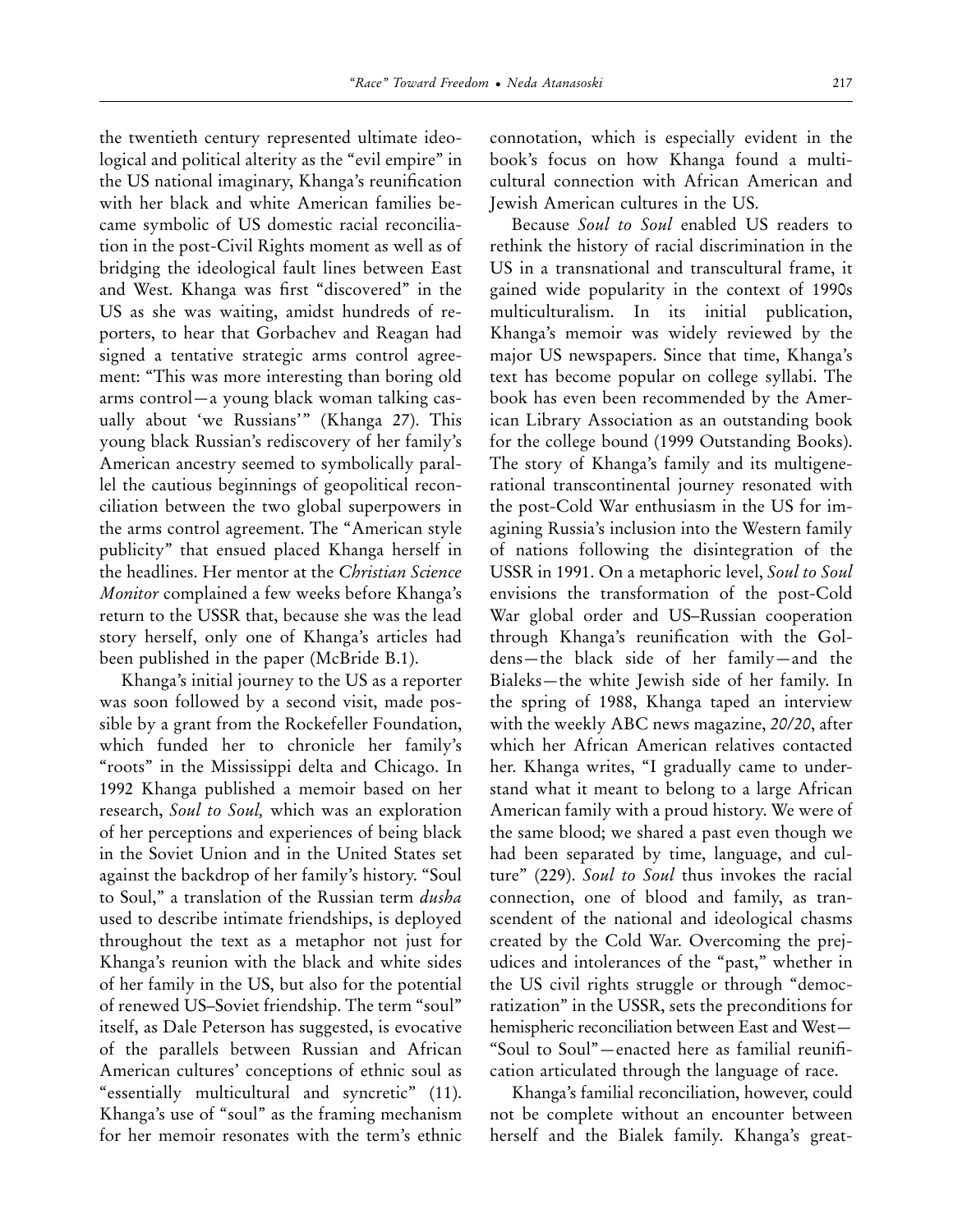grandparents had disowned her grandmother, Bertha, for having married a black man. In the memoir, Khanga confesses that she was reluctant to find the Bialeks until Frank Karel of the Rockefeller Foundation urged her to complete the story of her family by meeting her white Jewish relatives. Though Jack, Bertha Bialek's brother, had concealed from the rest of the family that they had black relatives living in Russia, by the time that Khanga met the younger generation, they seamlessly integrated Yelena's blackness into their conception of the family: ''You mean the big secret is that we have a black cousin? So what?" (252). The cousins' insistence that race no longer matters resonates with Soul to Soul's perspective on changes in US race relations on the level of the family; what was understood as miscegenation in the 1930s when Khanga's grandparents left for the USSR became a sign of multicultural unity in one family in the 1990s. A 1992 Essence review of Soul to Soul completed this narrative by describing how, at a Thanksgiving reunion of the Golden and Bialek families, Khanga and her Polish American cousin, Nancy Bialek, performed a rendition of Stevie Wonder's ''Ebony and Ivory'' (V. R. Peterson 42). The concluding lines of Soul to Soul rearticulate the dual processes in the ''perfect harmony," as the song goes, of multicultural (domestic) and post-Cold War (geopolitical) healing: ''We need a common language through which we can accept differences while embracing common humanity; that was my grandparents' real dream, and I have shared it from the day I first heard Martin Luther King's voice on a scratchy tape in a Moscow elementary school—a black, Russian, American, human dream'' (297). Nikhil Pal Singh has pointed out that Dr Martin Luther King, in spite of his radical activism, has become the foremost figure in the dominant US mythology of racial progress in the post-Civil Rights context (1– 2). In this connection, Khanga's reformulation of her grandparents' dream, which encompassed the appeal of Communist ideology for black Americans, and her reference to the powerful symbolism of Dr. King's voice for the coming together of the East and the West in the language of post-Cold War multiculturalism, parallel the ''development'' of racial progress in the US and the "development" of capitalism in the USSR.

Although Soul to Soul invited its US readers to imagine the possibilities of reconciliation between former enemies in the immediate post-Cold War moment, the memoir nevertheless unwittingly perpetuated the Cold War binaries it proposed to tear down. In spite of funding from Rockefeller Foundation for Khanga to explore her family history on her father's side in Zanzibar, Soul to Soul's limited treatment of her African heritage excludes Africa from the possibility of progress that it imagines for post-Communist nations if they can succeed in overcoming their illiberal prejudices in order to pursue the politics of tolerance, diversity, and free market capitalism. Khanga writes that immediately after her birth "the cultural rift between [her] parents grew into a chasm" (114). Lily Golden, Yelena's mother, never moved to Zanzibar with Abdullah Khanga because ''his attitudes toward women were the product of a culture very different from our own. She did not criticize that culture but emphasized that she, brought up with a very different way of thinking about women's possibilities, could not adapt to his attitudes'' (115). Even after Khanga herself visited Zanzibar as part of her research, she discovered that the instinctual and intimate connection she had with her American family is completely lacking in Africa. Khanga writes: "I can't claim to have experienced any special revelation about my African 'roots' during this journey. Walking along the streets of Dar, I kept waiting for a click, the sense of recognition and identification I've felt so many times among black Americans" (271). Khanga's sense of alienation from "Tanzania, a country strongly influenced by Islam'' in which the exclusion of women from public participation is still prevalent thus imagines Africa as an illiberal space that is not conducive to her larger project of reconciliation through tolerance and diversity (271). Soul to Soul's feminist critique of Yelena's father, as well as of Islamic Africa, suggests an insurmountable cultural difference between Tanzania and the USSR, which, even though it is not yet Western is seen to espouse modern notions of equality shared by Europe and the US. Soul to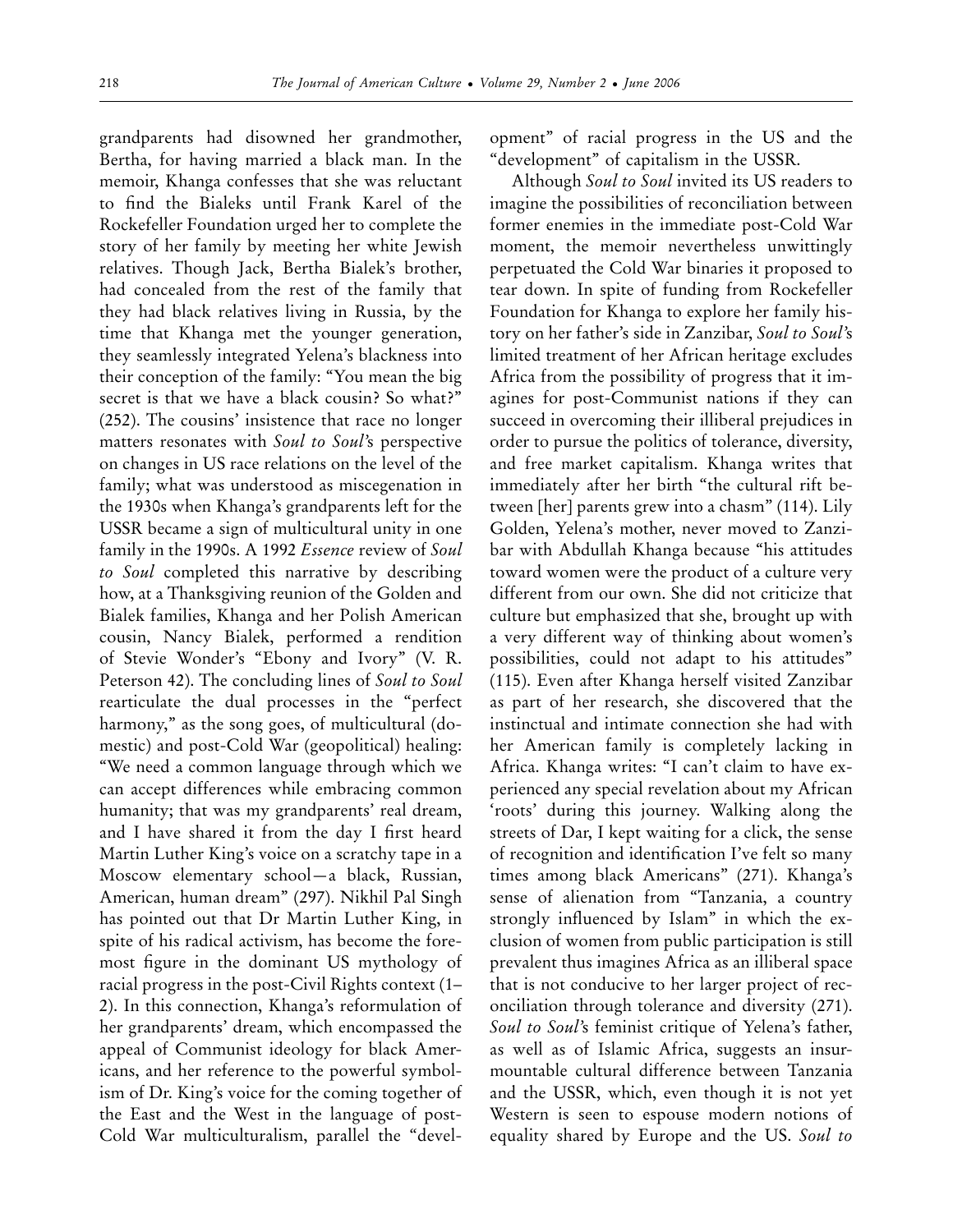Soul thus forecloses a significant consideration of the role that Tanzania and other Third World nations continue to play in the US–European transatlantic relations.

In spite of, or perhaps because of, Soul to Soul's subordination of the complexities of the emergent global order of post-Cold War transition in favor of the celebratory rhetoric of new-found "freedom" in the East, the US media's response to Soul to Soul focused on Khanga as a multicultural figure through which the US readership could envision the possibility of westernizing and democratizing the former Communist enemy. Through Khanga's ''multicultural'' background, the US readership was supposed to understand its own nation's racist past that had forced Khanga's grandparents to emigrate to the USSR and its inclusive present in which Khanga was welcomed "home." Soul to Soul's reviewers represented Khanga's acceptance by the US public and her African American and (white) Jewish relatives as symbolic of healing the nation's past prejudices. Implicit in this narrative of acceptance was the supposition that US citizens were now enjoying racial equality in the aftermath of civil rights.

Most reviewers of Soul to Soul praised the memoir for addressing the complicated connections between US racial history and Cold War history.<sup>1</sup> The Washington Post review, titled "A Child of Many Cultures," noted that of "the contemporary characters who straddle the mighty distance between Russia and America [and who constitute] a colorful and eclectic group . . ., none of them has a saga more poignant than Yelena Khanga"  $(X2)$ . The review went on to specify that Khanga's "coffee color" skin and "the cultural heritage that comes along with it" are what make her the most "poignant" in the bridging of the "mighty distance" between East and West. Ebony, a monthly magazine that is aimed at a black readership, headlined its review "How a Black/ Jewish/Polish/Russian/African Woman Found Her Roots'' (Haynes 44). Calling Khanga's book a "weave" of "multicultural strands," the article, and especially its title, implied that Khanga's multiply compounded identity was a story that in and of itself was enough to recommend the memoir as

an exemplary text of post-Cold War diversity. Essence, another monthly magazine targeted at black readers, praised the ''multicultural saga, extending from American Slavery to glasnost, [as] an insightful and ironic journey not only into racial attitudes, but also into the profound cultural gulf separating Russian and American society (V. R. Peterson 42). By connecting US progress toward racial "equality" and multiculturalism with Russia's progress toward democracy, the US media suggested that Khanga's embodied multiculturalism was the ideal metaphor for Russia's post-Cold War potential for liberal tolerance.

The figuration of Yelena Khanga as a multicultural emblem who could stand as a bridge between former ideological rivals in the East and West is indicative of the shift to the transnational marketability of difference in the realm of the global free market economy celebrated in the post-Cold War transition. Shortly after the publication of her book, Khanga capitalized on her multicultural marketability to become an entrepreneur. She invited black professionals to travel to Russia and to teach Russians how to shed the vestiges of the old Communist state-run economy. Khanga observed that

> Right now, Russia is one of the biggest markets in the world. Hotels are filled with foreign businessmen who are planting the roots for various spheres of business. But when I mention this to black business people, they say it is too expensive. They are afraid they might be rejected because they are black. Russians want resources and profits. If you can do that, there is no problem. (qtd. in Lewis 52)

Khanga's invitation to black business people represents a historical irony in light of the radical Afro American diaspora's past in the former Soviet Union, of which her grandparents were a part. Oliver Golden and Bertha Bialek left the US both because they wished to escape racism and because they believed in building an alternative to the capitalist model of national development. In contrast to her grandparents, Khanga urged black business people to travel to capitalist Russia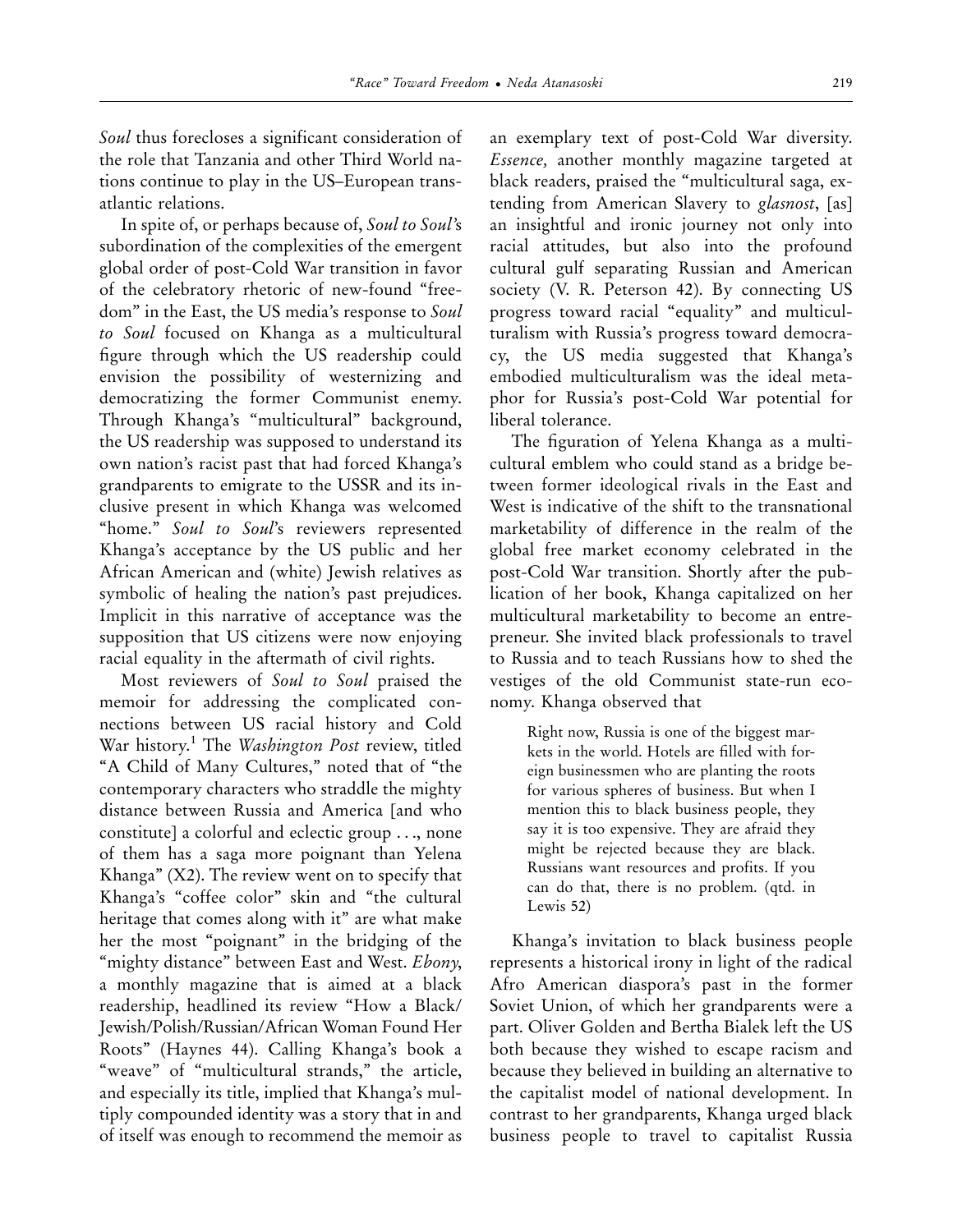because race no longer matters—only profit. Kate Baldwin has suggested that in the context of post-Communist Russia, ''Khanga's embodiment of [the] unusual routings [of the black diaspora] reads through the screen of earlier black Americans in the USSR. But her Soviet upbringing in the 1970s and 1980s also shifts the image broadcast to new interpretive frames'' (253). The rearticulation of Khanga's complex family history also reflects the new interpretive frames of the post-Cold War moment in the context of the US, and in particular the racialized currency of multiculturalism within the global free market economy. In conflating multiculturalism with the ideals of freedom, democracy, and equality, Khanga's vision for black business people, like Jackson and Whitaker's, reflects how the celebratory rhetoric in the US during the 1990s failed to substantively address the changing forms of racism and discrimination in the domestic context. These US post-Cold War discourses, in their focus on developing Eastern Europe economically, politically, and culturally, in fact worked to displace US racial anxieties by positioning the US as a model for liberal tolerance. They did so by eliding domestic histories of racial inequality and uneven development in favor of marketing multiculturalism and difference to promote the free market as a standin for democracy.

## Looking for Democracy: Fonseca's Journey among the Eastern European Gypsies

Yelena Khanga's journey to the US in the late 1980s and the publication of her memoir in the early 1990s occurred at the height of the excitement surrounding the fall of Communism and the disintegration of the USSR. During the Cold War, the Soviet Union was not just the primary symbol for Communism as an ideology, but it was a stand-in for Eastern Europe as a whole in the popular US imaginary. Khanga was one figure who captivated the interest of the US media after the disintegration of the USSR because, through her Soviet upbringing and her African American heritage, she evoked the possibility for former enemies to come together in a global celebration of democracy. While Khanga's complex ethnic heritage was understood through the lens of US multiculturalism as a story about the successes of civil rights and the US victory in the Cold War, the demise of Communism in Eastern Europe actually led to violent ethnic nationalism throughout the region that only escalated as the decade wore on. The growing ethnic prejudices in Eastern Europe were of great concern to both the European Union and the United States. Because post-Cold War US discourses upheld multiculturalism as a sign of racial equality attained through the progressive march of democracy, ethnic conflict and racial prejudice in Eastern Europe eventually came to be represented as indicative of the distance separating the fledgling ''democracies'' and the US, the supposed model for democracy. Instances of ethnic and racial prejudice in the former Eastern Bloc thus exploded the celebratory post-Cold War rhetoric in what was dominantly perceived as a setback rooted in intolerance to the spread of free markets and ''democracy'' to the formerly Communist nations.

In her 1995 bestselling book, Bury Me Standing: The Gypsies and Their Journey, the US journalist Isabel Fonseca recounted her Eastern European travels in the post-Communist period, depicting the region's changing human landscape through her focus on the Roma, a trans-European racial minority group. Her historical and cultural account of the Romani people is set against the backdrop of Eastern European racism and intolerance. Between 1991 and 1995, Fonseca traveled to Albania, Bulgaria, the Czech and Slovak Republics, the former East Germany, Poland, and Romania (avoiding the former Yugoslavia, which was embroiled in civil war). Although her emphasis on the Roma as a transnational racial minority group required that Fonseca's journey be a regional rather than a national one, the story of her travels and the book's chapters are clearly demarcated along the lines of the new nationalist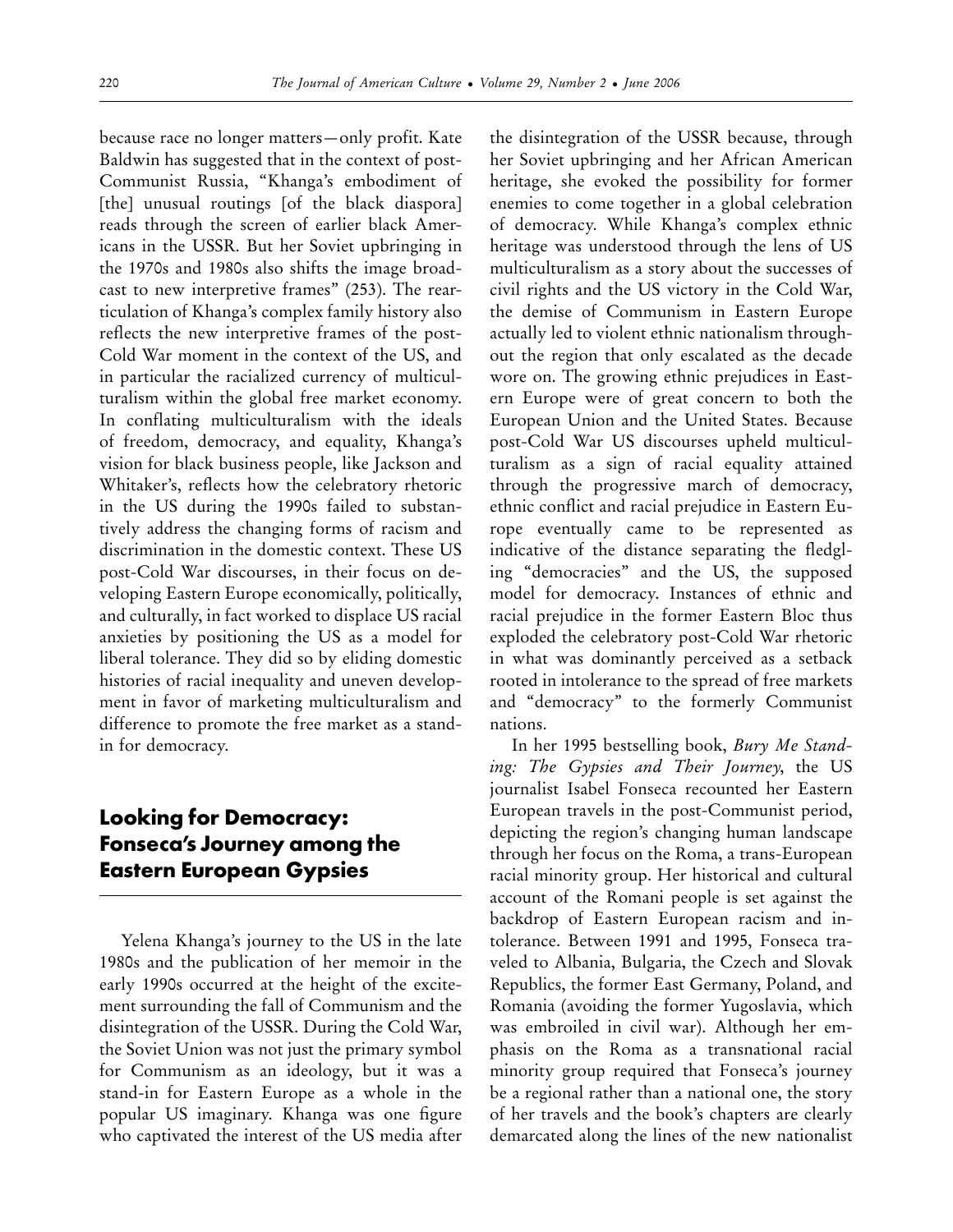borders of Eastern Europe. The structure of *Bury* Me Standing thus casts a shadow on the transnational celebration of democracy envisioned by Khanga. Fonseca offered an explanation of the present bigotry against the Gypsies by tying it to the history of anti-Roma discrimination in Eastern Europe, beginning with their migration to Europe from India, their centuries of enslavement in Romania, and the porraimos, the Romani term for the Holocaust and the mass extermination of the Roma by the German Nazis.<sup>2</sup> Her encounters and interviews with Gypsy communities are staged against a depressing and illiberal Eastern European topography, calling readers' attention to intolerance that seems to be rooted in the region's history and its not-so-distant Communist past.

Because the Roma are not contained by or accepted within national borders, in Bury Me Standing they provide the occasion for Fonseca to critique the overtly racist and nationalist "new" Eastern Europe. Fonseca cites Vlaclav Havel as speaking a ''challenging truth—that the Gypsies are 'a litmus test of a civil society''' (293). Havel's metaphorical reference to the Gypsies as a litmus test of liberal tolerance within ''New Europe'' constitutes Gypsiness as a marker of racial difference that measures the progress of Eastern European democracies by their multicultural inclusiveness. His formulation, which is also the underlying premise of Fonseca's text, represents the Gypsy as a metaphor for democracy as opposed to an active participant in democracy. In this frame, even though the racialized subject cannot directly contribute to the forging of democracy, the post-Communist upheaval can still lead Eastern Europe into Europe-proper—the "West" – once it disavows racial intolerance. Ironically, by adopting US-style multiculturalism, Eastern Europe must also prove that race no longer matters at the very moment it becomes "properly" Western.

Since 1989, this tension has been embedded in the US and Western European liberal concerns with Eastern European transition that have centered on human rights as a sign of democratic transition; violations against equal rights accorded to individuals and, in particular, against racial equality measure the suitability of Eastern Europe for democracy. According to the "Freedom Rating'' provided by the Freedom House, a nonpartisan organization that provides the scale for classifying countries as "free," "partly free," or ''unfree,'' there are three clusters of conditions for placing the formerly Communist "nations in transition'' on a scale of illiberal to liberal that follow economic variables: (1) "freedom," which encompasses civil liberties and political rights; (2) the competitiveness and institutionalization of political parties and elections, as well as the accountability of politicians to the electorate; and (3) the rule of law (Bunce  $136-37$ ).<sup>3</sup> The "Freedom Rating'' classifications establish a developmental narrative within which Eastern European nations strive to overcome the legacy of Communism understood here in terms of the lack of civil liberties and rights—and to achieve legitimate democracy and tolerance exemplified by the West.

Bury Me Standing, similarly to the "Freedom" Rating,'' attributes the lack of civil liberties, as it is manifest in ethnic and racial violence to the continued effects of Communist oppression rather than to the contemporary forces of westernization and economic liberalization. Fonseca argues that Eastern Europeans are not ready for entry into the EU, for "a sound human rights record is supposedly the ticket of admission'' (145). Her assessment of the lack of Eastern European progress comes from her focus on the Roma. It is very true that 1989 marked a dramatic rise in racial violence directed against the Roma; however, Fonseca understands this development as ''the violence of violated men'' who had suffered the effects of repression under Communism (163). While looking out a train window in Bulgaria, Fonseca describes this landscape as ''a tundra of human intolerance'' (115). The Eastern Bloc, no longer a formidable ideological signifier, by the mid 1990s had become, according to Fonseca, "dud" Europe, the not-quite Europe, the Europe that has been left behind. Agnes Heller has elaborated on the centrality of the temporal in discourses surrounding Eastern and Central European transition. Heller argues that ''post'' in ''posttotalitarian'' and the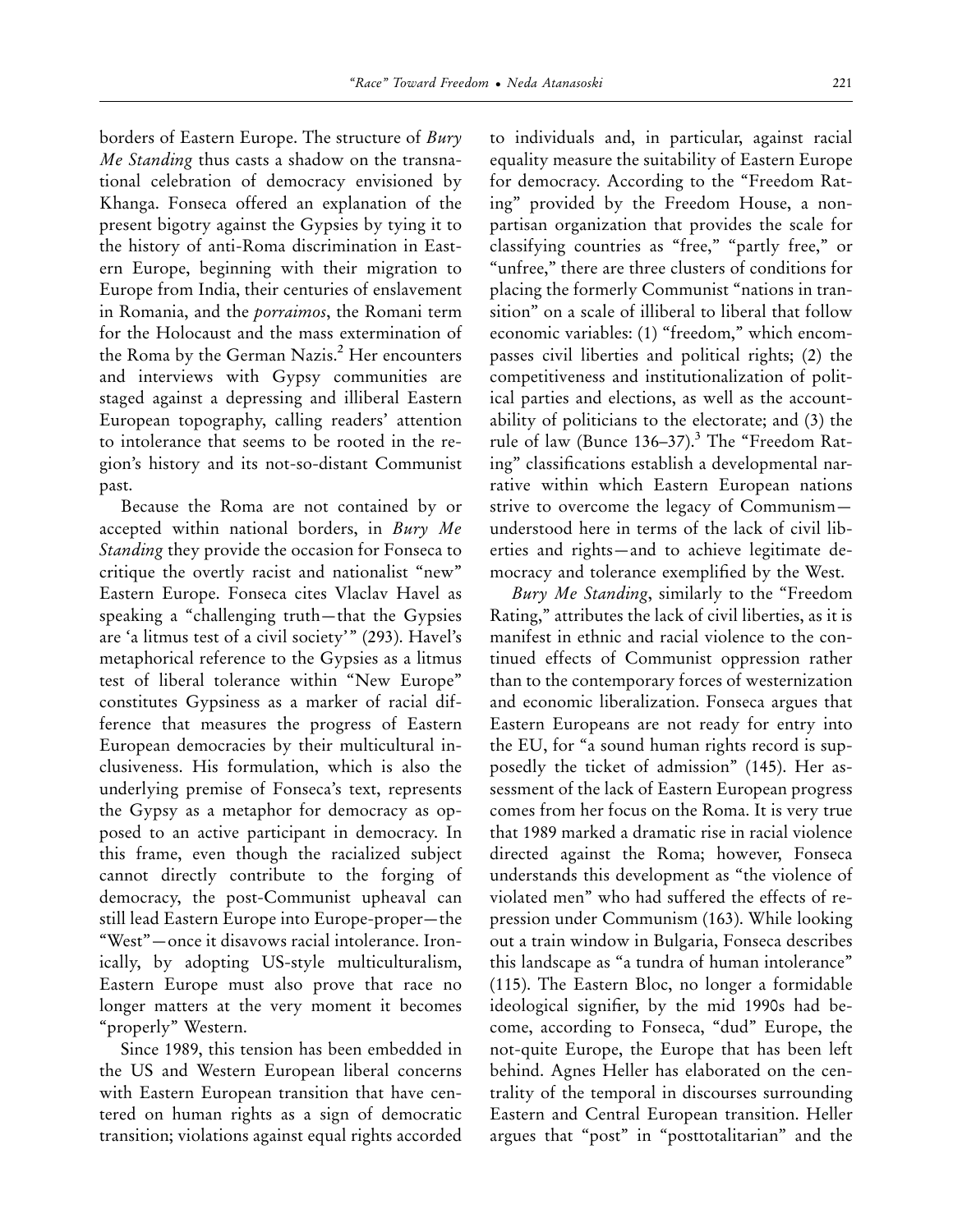"new" in "new democracy" are both temporal markers that have contributed to the imagining of these nations as standing between past and future. While Heller insightfully points to the difficulties inherent in Eastern Europe's state of suspense, she ultimately concludes that the transitional decade of the 1990s was one in which Eastern European nations sought to make "marriage" work between Eastern and Central Europe and Western liberal democracy (13). Articulated through the language of the liberal contract, the West thus signifies a more tolerant future, having supposedly overcome its own illiberal past.

In Fonseca's text, Eastern Europe in the post-Communist period does not just stand at the metaphorical gateway to the West, but it is also a literal gateway for refugees migrating to the West. Fonseca observes that "in recent years, Warsaw has only ever been a stopover on the journey west. You are still likely to see washing in any public toilet—tiny tights and long, graying tube socks: whole families pegged on a movable line'' (199). The mass of Gypsies camping at the Warsaw train station, waiting to cross the border into Germany, were usually turned away after long stays at the refugee camp with Africans and Vietnamese, and they had to return to Eastern Europe with no funds at all. According to Fonseca, shadows of the Cold War demarcation of East and West continued to represent an impasse for the Gypsies-"walls across East and West are sprayed with Death-to-Gypsies slogans'' (208), and ''the eastern terminal came to seem an emblem of the arrested aspirations of the Gypsies, a once gloriously mobile people'' (206). The walls separating East and West are thus no longer ideological walls drawing a boundary between the Communist East and the capitalist, free West, but walls sprayed with racist slogans that deny Gypsies entrance to the West.

Fonseca elaborates that, ironically, while during the Communist era anyone from the Eastern Bloc who managed to cross over to the West would be granted political asylum, with the arrival of democracy it was more difficult for Gypsies from Eastern Europe to escape the violence in their countries of origin. Like their governments,

Gypsies had to assimilate to an ''imported language of human rights" to be eligible for inclusion in the West (216). The geo-political shifts of the decade caught Eastern Europe in a crisis of representation; neither Eastern nor Western, symbolic both of Europe's (illiberal) past and its (unified) future, Eastern Europe stood to remind Western Europe of its recent history of barbarism encapsulated in the two World Wars and to remind the US of its recent past of racial violence.

Eastern Europe, as Fonseca depicts it through the Gypsies, is a no-man's land that can only signify the possibility of, rather than actualize, liberation or freedom. Fonseca suggests that, in so far as the US symbolizes a space of liberation for Third World others such as the Roma, it represents an alternative to the racial intolerance to which they are subject in Eastern Europe (217). Conscious of the privileges of her US citizenship, Fonseca addresses her freedom of mobility that stands in ultimate contrast to the status of the Gypsies: "I felt uneasy with my First World guilt,'' she confesses. ''In the former Eastern bloc it is great to be a visiting American. My nation's generosity, or simply its bountiful image, was everywhere repaid to me personally. Here you yourself . . . were what many people thought they wanted to be. ... I felt myself to be a parody of what the Gypsies were rumored to be: unfreighted, freewheeling'' (209). Despite her critical reflections upon her position of First World privilege, contrasting her actual freedom to cross borders with the imagined freedom of the mythical wandering Gypsy, Fonseca does not recognize the limitation of Western institutions such as citizenship to underlie a multivalent construction of freedom. Indeed, in this instance Fonseca understands Gypsy un-freedom only in contrast to her own freedom as an American citizen in Eastern Europe. This formulation cannot acknowledge inequalities within the US, nor can it imagine alternative forms of emancipation.

The limitations of liberal discourses on racial equality and freedom in the aftermath of Communism become explicit in reading Fonseca's report on the first ever meeting of Romani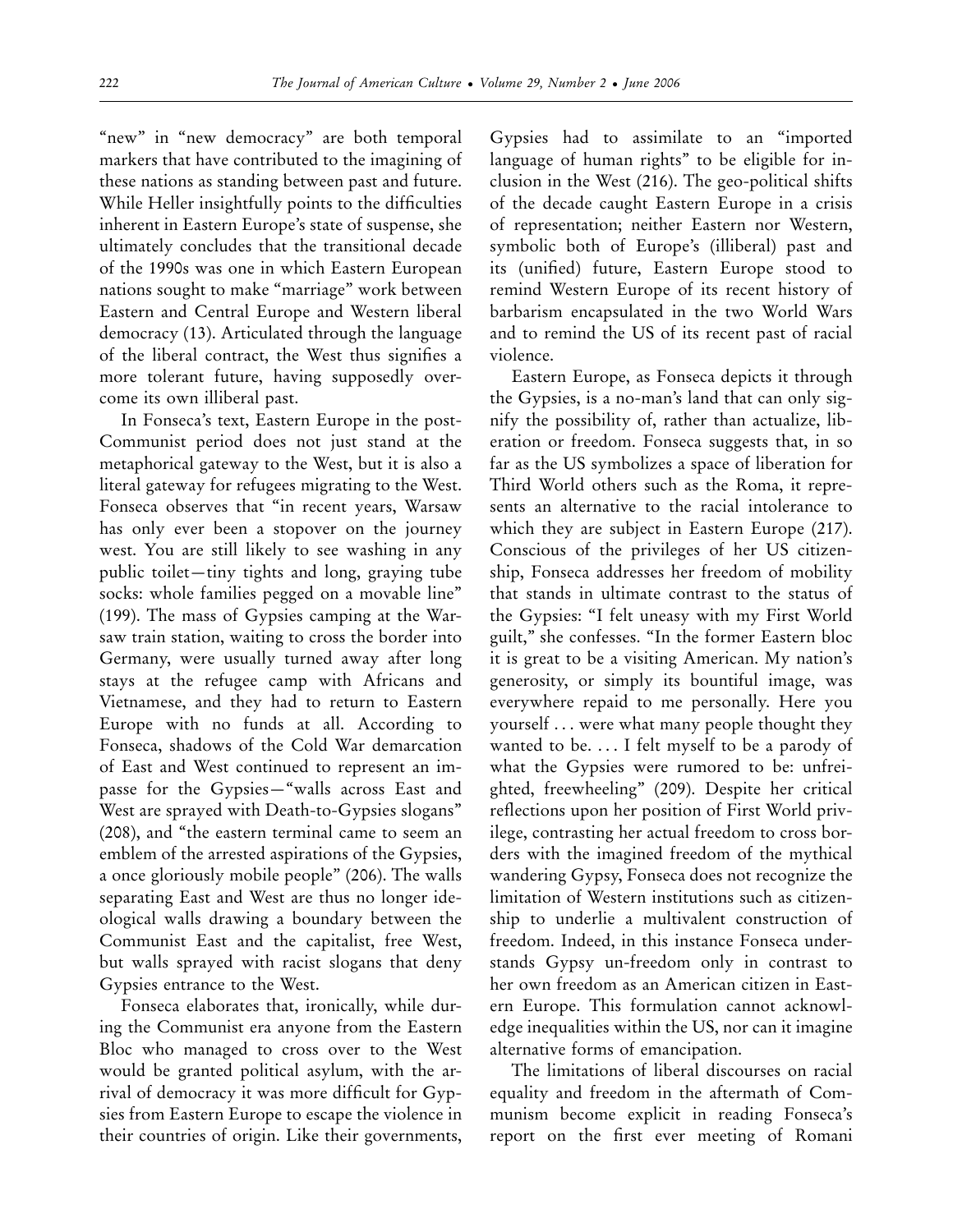academicians, politicians, and activists, which took place in 1992 at Stupava in Slovakia. The discussions at Stupava focused on refiguring Gypsy self-representation as a European transnational minority rather than Europe's "social problem" (297). Fonseca explicitly compares the young movement to the turbulent 1960s and 1970s civil rights mobilizations within the US, thus reading the current struggle of the Roma in terms of lessons gleaned from US history. ''Among the Roma every style of politics was represented at Stupava—from black-power militancy and Bible-thumping to quiet accommodation within the gadjo framework"  $(294).$ <sup>4</sup> For instance, she describes activist Rudko Kawczynski as the ''Eldridge Cleaver of the Romany emancipation movement," who with his "two leather-jacketed henchpersons ... was as pompous as his carefully tilted wide-brimmed hat'' (298). Fonseca's historical allusions to the civil rights movement in the US, however, also remind us of the failures of those movements to translate into lasting equality in the US as well as of the impossibility of imposing a US racial framework onto the case of the Gypsies in Eastern Europe. She writes that three American experts who lectured the Gypsies on the management of ethnic crisis ''knew about Mexican Americans, about blacks and whites in America, and about ethnic conflict in general'' but that they knew nothing specific about the Gypsies. In addition, "their immediate credibility had already been more comically undermined by scratchy radio dispatches announcing the ethnic riots back home in L.A.'' (298). The successes and failures of the US civil rights struggle in the US that erupted during the Los Angeles riots certainly point to the limits of the US model of liberal tolerance and equality under the law. Despite this ironic juxtaposition, Fonseca's recourse to the modes of US civil rights demonstrates that Bury Me Standing fails to imagine alternative solutions for ethnic conflict. The final image in the text, which depicts "toxic slums" scattered throughout the Eastern European landscape, serves as a metaphor for the hopelessness of the Roma in Eastern Europe (305). Bound to repeat the mistakes of the US civil rights struggle in order to be admitted into the West, Fonseca's vision of "new" Eastern Europe, like one of the slums that she names, is a "no-man's-land," caught between the past and the future, and unable to actualize democracy and freedom that were supposed to blossom after Communism.

## Conclusion: Liberation, Liberalization, and Democracy

The contradictions that underlay the unstable Cold War boundary between West and East— "democracy" and "communism," the liberal and illiberal, the free and the un-free, race and multiculturalism—converged in the 1990s at the historical juncture when these political, ideological, and geographic demarcations underwent a monumental shift. While at this time the US media figured Yelena Khanga's complex heritage through the language of multiculturalism in order to evoke the possibilities of Eastern European transition, Isabel Fonseca's account of ethnic and racial prejudice throughout Eastern Europe underlined the difficulties of post-Communist transition in terms that seemed to prove that the former Communist nations had not yet learned to be inclusive and tolerant of difference. Khanga's status as a multicultural emblem whose story of familial reconciliation metaphorically reenacted the success of civil rights in the US and Fonseca's invocation of US civil rights as the model that the Roma had to inevitably follow exemplify the dominant version of US multicultural nationalism that emerged in the aftermath of the Cold War. Read side by side, these two journalistic accounts of post-Cold War transition demand a consideration of the ways that US racial ideologies continue to be coconstitutive with US geopolitics.

In April 1994, the US Congressional Subcommittee on International Security, International Organizations and Human Rights conducted the first congressional hearing on the status Roma in Eastern Europe. In his introductory remarks, Congressman Tom Lantos speculated that the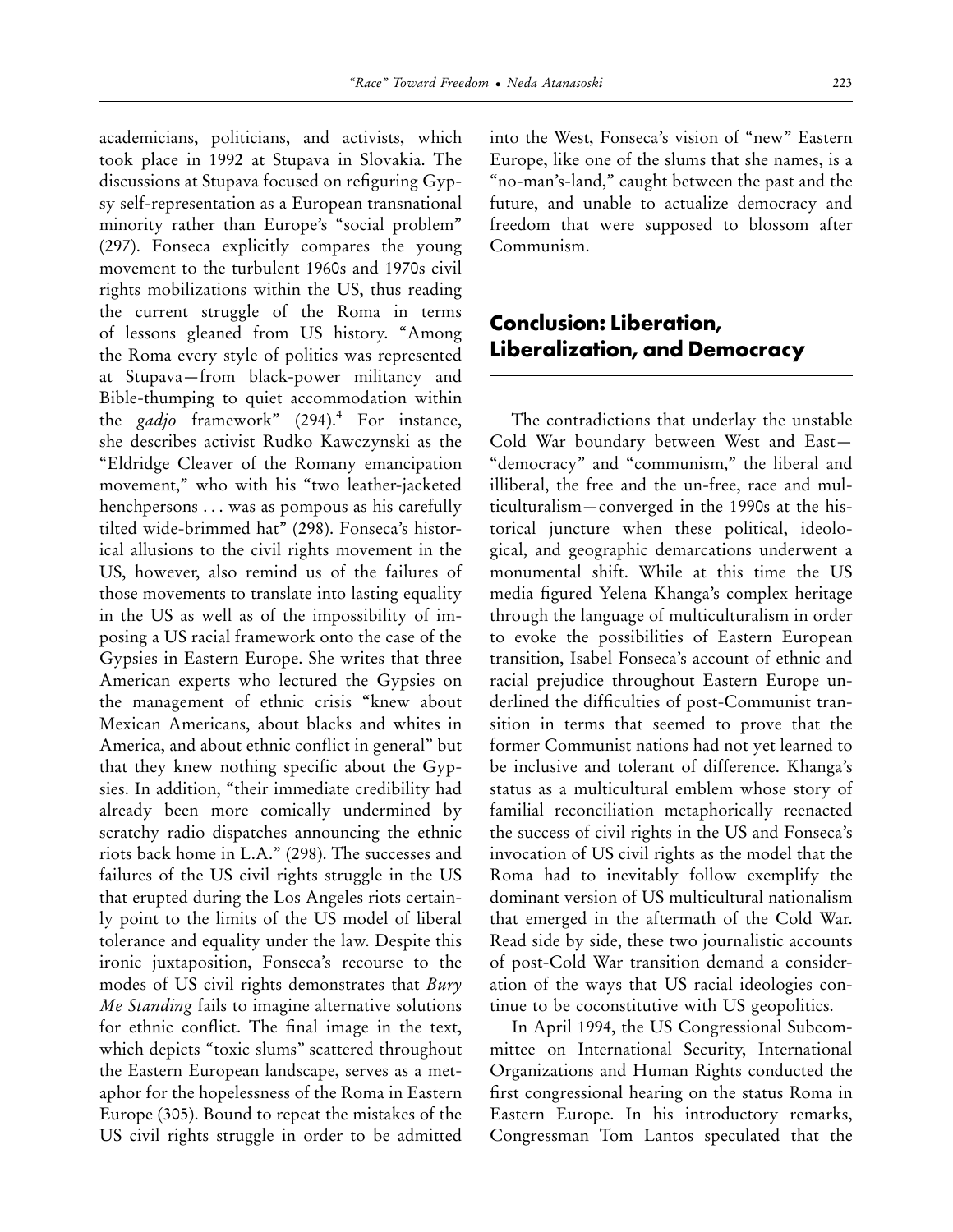general Eastern European disappointment and frustration in the aftermath of the "euphoric" defeat of Communism led to ''a search for scapegoats and a horrifying resurgence of ethnic violence'' (1). While Lantos rightly points out that the decade following the liberal revolutions of 1989 brought about unprecedented ethnic and racial conflict in Central Europe and ''the Balkans,'' and that the Roma, in their precarious position as a non-national racial minority throughout Europe, bore a large brunt of this violence, he also suggests that ethnic tensions are the result of Eastern Europe's failure to properly ''adjust" to the free market rather than an aspect of the free market itself (1). Lantos's introduction of four Romani activists' expert testimonies framed their statements as pleas to the US, as the model of a free market democracy, to help the economies of the young Eastern European nations. The implication was that economic aid would facilitate the region's surmounting of ethnic conflict and racial discrimination. Set in the early years of this triumph of "freedom" in Eastern Europe, the 1994 congressional hearing represented a moment at which US nationalist discourses, like the journalistic discourses represented by Khanga's and Fonseca's books, presumed that US citizens had been enjoying full civil rights for two decades and that domestic ethnic and racial conflicts had been fully resolved.

Nicholae Gheorghe, a sociologist and longtime Romani activist from Romania, most explicitly echoed Lantos's rhetoric by linking the struggle for the Roma in Eastern Europe with the free market. Drawing on the history of nearly 500 years of institutionalized enslavement of the Roma in Romania that ended only in 1864, Gheorghe paralleled the coming of the free market to Eastern Europe after the Velvet Revolution with the abolition of slavery during the consolidation of the Romanian nation state in the nineteenth century: ''the democracy now emerging in our countries, and the free market, can offer a chance, an opportunity, to recapture the skills of our people'' (US House Committee 6). As Gheorghe put it elsewhere, "the chaos of the 1990s was productive—it was like a big bang'' (''In Search of a New Deal'' 197). In the post-Communist world where, just as at the height of Cold War rhetoric, Communism could be symbolically compared with enslavement, "freedom" was reimagined as the unrestrained operation of free markets and free enterprise, which was presumed to be productive of civil liberties. The slippage in Gheorghe's congressional address between the ideals of racial and national liberation and economic liberalization further exemplified the link between the US concern with global human rights, and its foreign economic interests and investments.

Through his references to "American culture" as the model that Eastern Europe should follow in its attempts at forging a "political culture of democracy,'' Gheorghe implied that the US has overcome institutionalized racism and is now in the position of ''educating [Eastern European] governments'' (US House Committee 12). In particular, he told Congress: ''your experience dealing with this problem [race] and in encountering institutionalized racism could be extremely useful in preventing such developments in our region'' (12). Not only was this the sole reference to the history of slavery, institutionalized discrimination, and the civil rights movement in the US, but in framing the "problem" of race as a historical one, Gheorghe's statement evidenced the prevailing assumption at the hearing: that since the Civil Rights Act of 1965 affirmed equality under the law, discrimination in the US became a relic of the past. Gheorghe's statement thus foreclosed the possibility for an analysis of the US that would stress the continuing material relevance of race. In fact, in 1994, only two years after the Los Angeles uprisings, the US was called upon to aid Europe with the "problem" of the Roma, whose plight is ''the disgrace of Europe"  $(2)$ .

The rhetoric that prevailed at US congressional hearings on the status of the Roma illustrates how the US figures its role in mediating ethnic conflict in other regions through its selfunderstanding as a nation having overcome the material effects of racism by evolving into an unconflicted multiculturalist democracy. This nationalist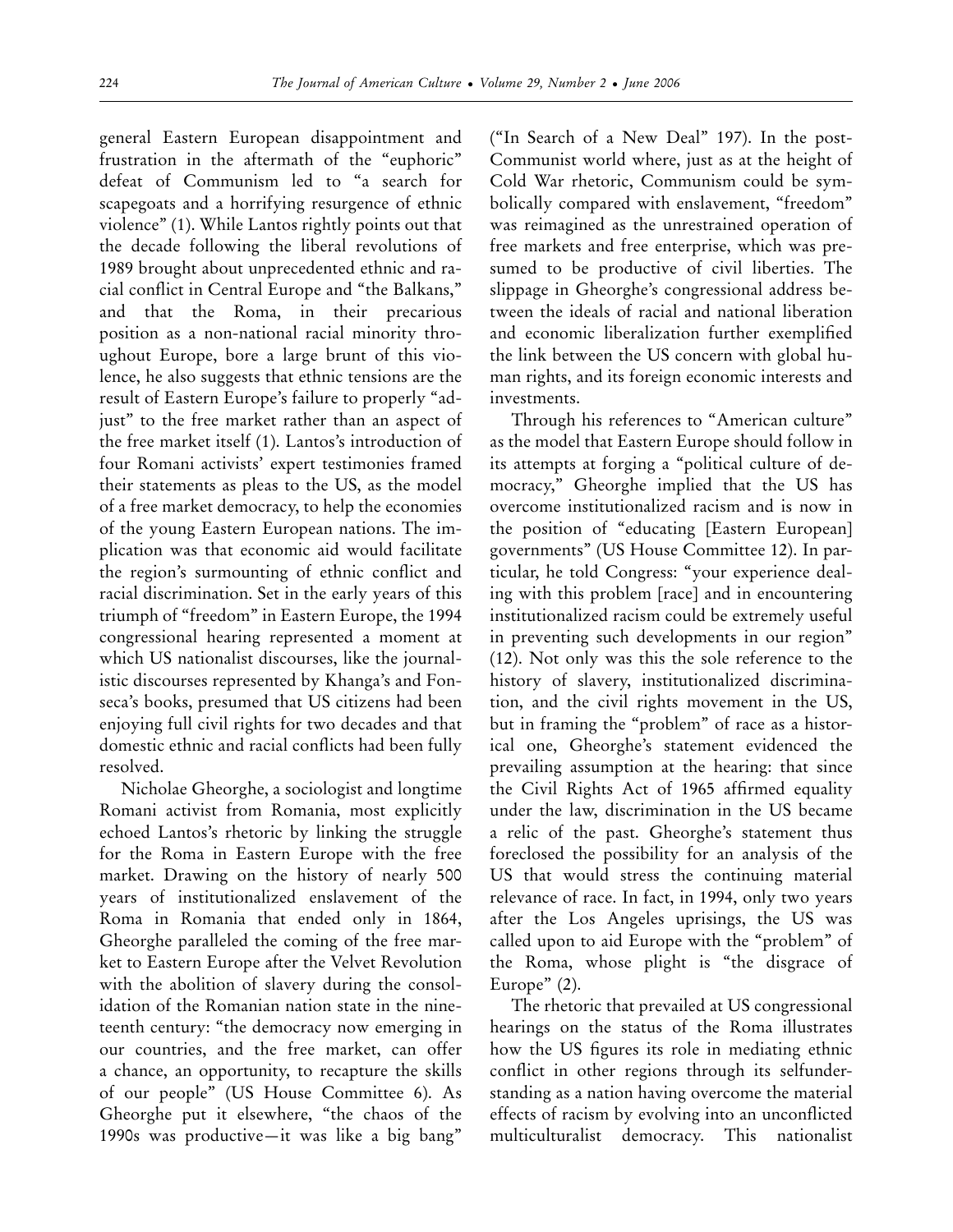self-representation provides the context and justification for increased US ''humanitarian'' intervention in formerly "illiberal" regions. Throughout the Cold War, the Soviet Union and the Eastern Bloc signified the ideological enemy against which the US defined its conception of democracy and the "free world." Since the fall of the Iron Curtain, however, Eastern Europe has increasingly been viewed as a region that might be "saved" through Western intervention. The extent to which the congressional hearing on racial discrimination in the "new" Eastern democracies alludes to the US "past" of institutionalized racism and discrimination by focusing on the ways that the US can export its domestic lessons of the civil rights movement abroad is emblematic of the official erasure of the sedimented histories of race and racism that underlie ongoing racial inequalities over and through the shifts in the meaning of race difference in the twentieth-century US.

The 1994 US congressional hearing on the human rights abuses of the Roma reveals that US promotion of Western human rights ideals goes hand in hand with its stakes in fostering the budding free market economies of Eastern Europe. The two projects were presented as coconstitutive throughout the 1990s, and both were ultimately seen as indicators of successful and stable democracies. Reconceptualizing the US as the model for multiculturalist democracy through this transitional decade was intricately linked with US political and economic interests in its role as leader of the ''new'' post-Communist world order. This connection was, however, elided in representations of the US as a disinterested actor on behalf of human rights for racial and ethic minorities in other parts of the world.

In their discussion of the possibilities for a critical multiculturalism in the aftermath of the Cold War, Lauren Berlant and Michael Warner warn that "'market democracy,' which falsely substitutes free consumption for free activity and legitimate citizenship, requires a kind of criticism not grounded in identitarianism which itself can too easily fall back into the consumption of identity and other new pseudofreedoms'' (109). With the rise of the global free market economy after the demise of Communism, liberal rhetoric shifted to cover over the contradictions of poverty and global inequality that are sedimented in long histories of Western imperialism and expansionism. Similar to the operations of "multicultural nationalism'' in the US, which discursively accounts for the production of ''sexualized, gendered, and racialized bodies, and particularistic claims for recognition and justice'' through the universalism of abstract citizenship, a transnational, though still nationalistic, discourse of multiculturalism in the aftermath of the Cold War had concealed the production of an increasingly racialized and gendered labor force concentrated in poorer nations through the celebratory and universalistic language of "democratizing" market forces (Moallem and Boal 245).

My consideration of the US congressional hearing on Roma rights alongside Khanga's and Fonseca's journalistic accounts of Eastern European transition suggests that the shadows of the Iron Curtain and Eastern "barbarism" resurfaced in the 1990s through the US discourse on Eastern Europe's racial backwardness. At this time, racism was reimagined as the reincarnation of the cultural backwardness attributed to the region under Communism. The West, led by the US, imposed its standard of racial and ethnic tolerance onto Eastern Europe and non-European nations such as Rwanda and Iraq. The US claims to racial tolerance, however, were and continue to be belied in its displacement of racial anxieties onto socalled ethnic conflicts in underdeveloped regions. As democracy is equated with the free market in contemporary Western liberal ideology, racial tolerance is a sign of a society that allows for equal competition and is a test that each nation must pass to be considered free. According to this model, the US does not just allow its national plurality of ethnicities and races to compete equally in the domestic market, but, as leader of the so called New World Order, it offers this possibility to formerly Communist and Third World countries within the realm of the global market economy. Reconsidering the production of Eastern Europe in the dominant 1990s, US imaginary is, therefore, central to any considera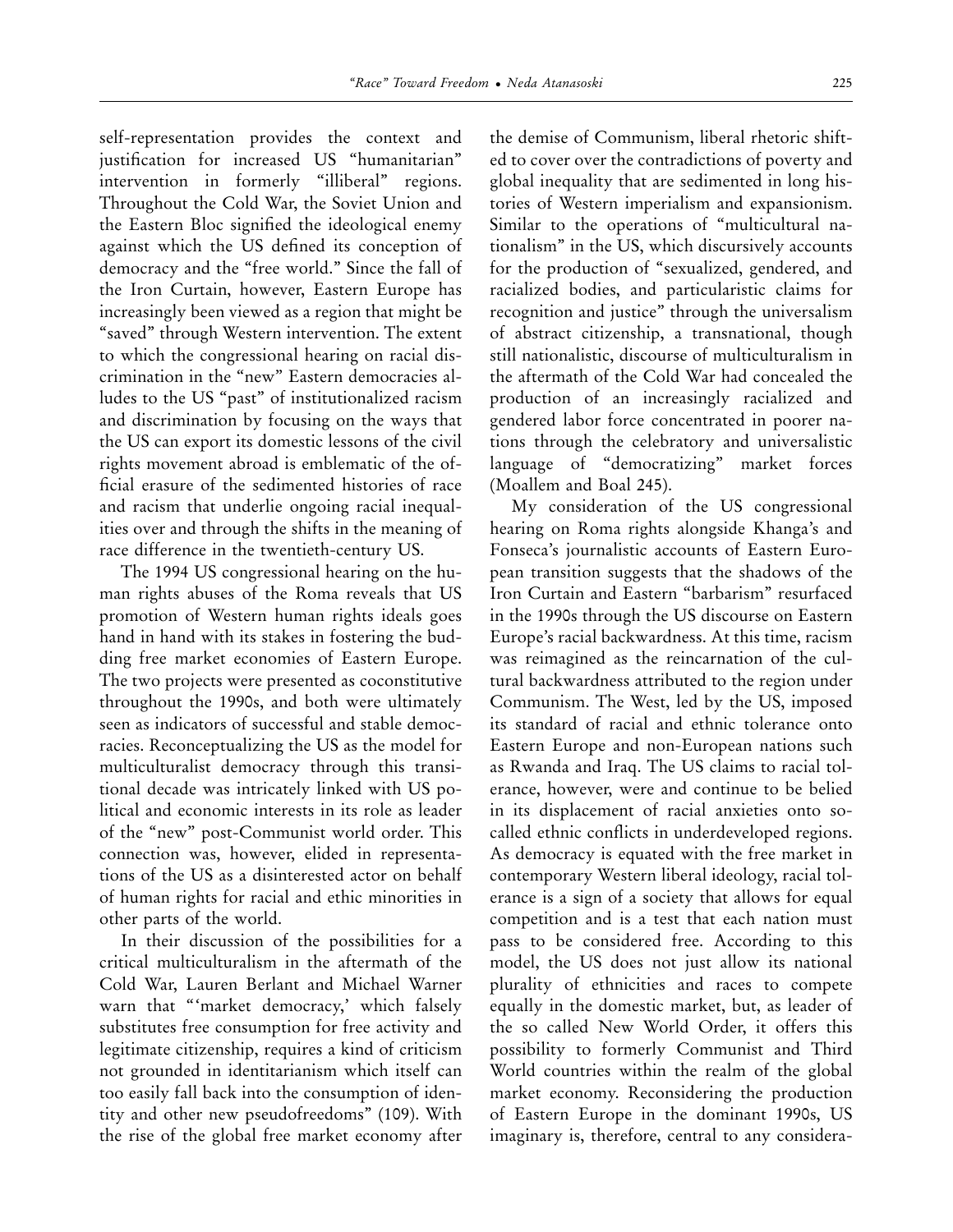tion of the contemporary rhetoric of freedom and tolerance used by the US to justify its ongoing aggression around the world.

#### **Notes**

I wish to thank Lisa Lowe, Shelley Streeby, Emily Cheng, Chris Guzaitis, and Kathryn Eigen for their careful readings and insightful suggestions on this article.

1. Eric Foner's review in the New York Times was the only one to suggest that Khanga's book fell flat in relation to the radical history of the black diaspora that it told (14).

2. In this section, I use the term "Gypsy" instead of "Roma" in order to follow Fonseca's terminology. Fonseca explains her choice to use the term "Gypsy" derives not from an impulse to exoticize the group, as is the term's historical connotation, but to convey the appropriation of the term by the Roma as an act of self-naming.

3. The Freedom House was founded in the US by Eleanor Roosevelt and Wendell Willkie around the time of the Second World War in response to the growing concern with totalitarianism.

4. Gadjo is a Romany term for non-Roma peoples.

#### Works Cited

- "1999 Outstanding Books for the College Bound." ALA. 30 Apr. 2005. hhttp://www.ala.org/ala/yalsa/booklistsawards/ outstandingbooks/obcb99.htm.)
- Baldwin, Kate. Beyond the Color Line and the Iron Curtain: Reading Encounters Between Black and Red, 1922–1963. Durham: Duke UP, 2002.
- Berlant, Lauren, and Michael Warner. ''Introduction to 'Critical Multiculturalism.''' Goldberg, Multiculturalism 107-13.
- Borstelmann, Thomas. The Cold War and the Color Line: American Race Relations in the Global Arena. Cambridge: Harvard UP, 2001.
- Bunce, Valerie. "Postsocialisms." Antohi and Tismaneanu 122-52.
- "A Child of Many Cultures." Review of Soul to Soul. Washington Post 20 Dec. 1992: X.2.
- Foner, Eric., "Three Very Rare Generations." New York Times 13 Dec. 1992, Late edition: 14.
- Fonseca, Isabel. Bury Me Standing: The Gypsies and Their Journey. New York: Vintage Books, 1995.
- Gheorghe, Nicholae. ''In Search of a New Deal for Roma: ERRC Interview with Nicholae Gheorghe.'' Roma Rights: Race, Justice and Equality. Ed. Claude Cahn. New York: International Debate Education Association, 2002. 197-205.
- Goldberg, David Theo. Racist Culture: Philosophy and the Politics of Meaning. Malden, MA: Blackwell Publishing, 1993.
- "Introduction: Multicultural Conditions." Ed. Goldberg. Multiculturalism 1-41.
- Haynes, Karima A. "How a Black/Jewish/Polish/Russian/African Woman Found Her Roots." Ebony Dec. 1992: 44.
- Heller, Agness. Between Past and Future: The Revolutions of 1989 and their Aftermath. Eds. Sorin Antohi and Vladimir Tismaneanu. New York: Central European UP. 3-13.
- Jackson, Kanata A., and Mark Whitaker. ''The African American Experience and the New Russia: Business Education Pedagogy for Organization Consultation." (http://www.abe.villanova.edu/  $proc2000/n015.pdf$ .
- Khanga, Yelena, with Susan Jacoby. Soul to Soul: The Story of a Black Russian American Family 1865–1992. New York: W. W. Norton & Company, 1992.
- Lee, James Kyung-Jin. Urban Triage: Race and the Fictions of Multiculturalism. Minneapolis: U of Minnesota P, 2004.
- Lewis, Diane E. "A Black Journalist From Russia Dreams of Cooperative Effort.'' Boston Globe 30 Nov. 1992: 52.
- McAlister, Melani. Epic Encounters: Culture, Media, and US Interests in the Middle East, 1945–2000. Los Angeles: U of California P, 2001.
- McBride, James. ''Yelena Khanga's Voyage of Discovery: a Black Soviet Journalist, Learning—and Teaching—in the Land of Her Grandparents.'' Washington Post 4 Feb. 1998: B.1.
- McLaren, Peter. ''White Terror and Oppositional Agency: Towards a Critical Multiculturalism.'' Goldberg, Multiculturalism 45-74.
- Moallem, Monoo, and Iain A. Boal. ''Multicultural nationalism and the poetics of inauguration." Between Woman and Nation: Nationalisms, Transnational Feminisms, and the State. Eds. Caren Kaplan, Norma Alarcón, and Minoo Moallem. Durham: Duke UP, 1999. 243-63.
- Peterson, Dale. Up From Bondage: The Literatures of Russian and African American Soul. Durham: Duke UP, 2000.
- Peterson, V. R. "Review of Soul to Soul." Essence Dec. 1992: 42.
- Singh, Nikhil Pal. Black is a Country: Race and the Unfinished Struggle for Democracy. Cambridge: Harvard UP, 2004.
- US House Committee on Foreign Affairs. Human Rights Abuses of the Roma. Hearing Before the Subcommittee on International Security, International Organizations and Human Rights 14 April 1994. Washington: Government Printing Office, 1994.